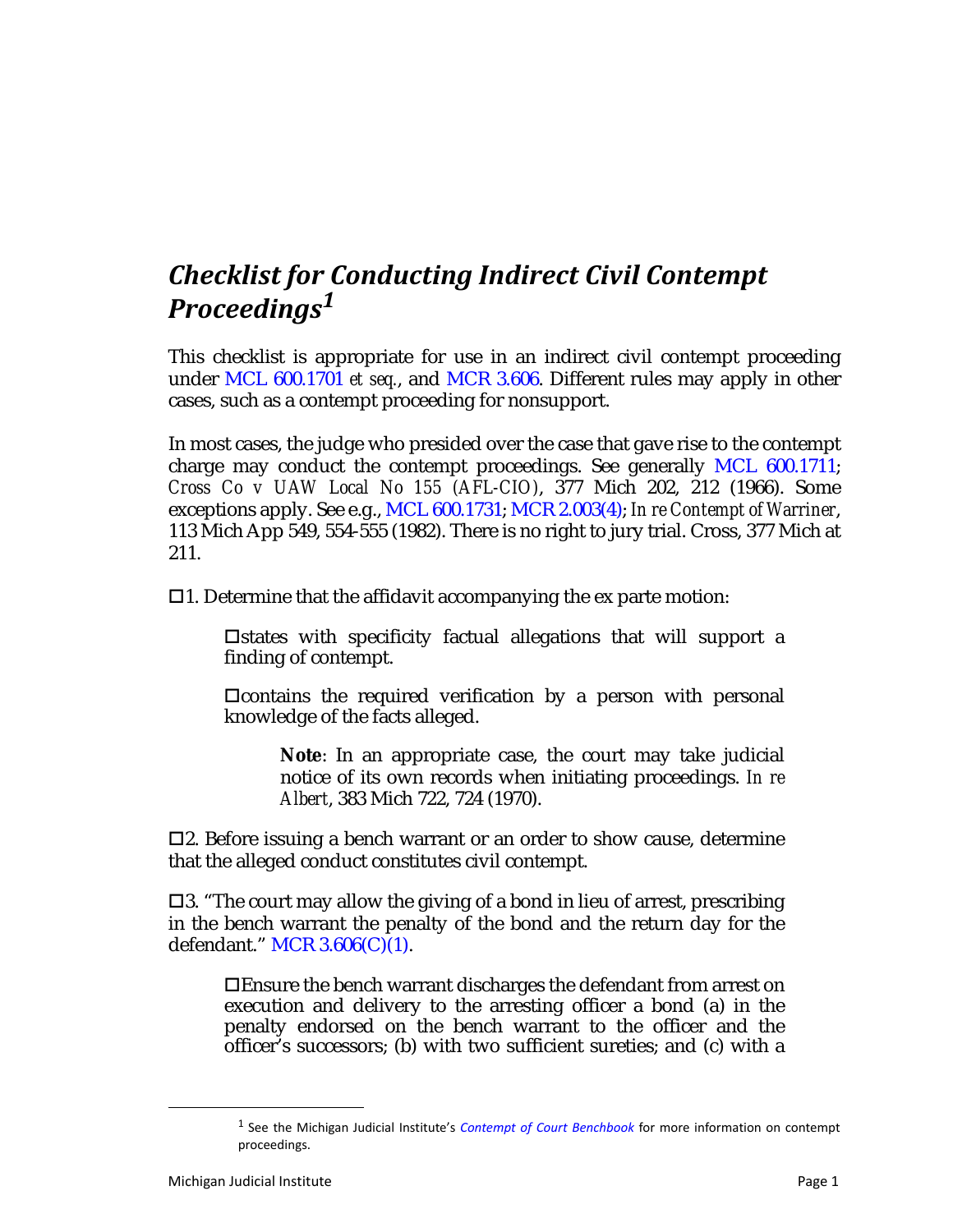condition that the defendant appear on the return day and await the order and judgment of the court. MCR  $3.606(C)(2)$ .

Ensure the bond, if one was taken, has been returned by the executing officer and filed with the bench warrant. MCR  $3.606(C)(3)$ .

4. Conduct a pretrial hearing.

Determine that the file contains a motion, affidavit, proof of service showing personal service, and a bench warrant or an order to show cause.

Inform the alleged contemnor of the charges.

Inform the alleged contemnor that the charge must be proven by a preponderance of the evidence, or that evidence of the alleged contempt must be "clear and unequivocal." Compare *In re Contempt of Calcutt*, 184 Mich App 749, 757 (1990) with *Jaikins v Jaikins*, 12 Mich App 115, 121 (1968).

 $\Box$ Inform the alleged contemnor of the possible sanctions. See MCL 600.1715.

 $\Box$ Inform the alleged contemnor that if he or she is indigent, the court may not jail the alleged contemnor unless counsel has been appointed or waived. Appoint counsel *if required*. See *Mead v Batchlor*, 453 Mich 480, 505-506 (1990); *Turner v Rogers*, 564 US \_\_\_,  $\_\_$  (2011).

Ask the alleged contemnor how he or she wishes to plead.

 $\square$  Set date for trial if necessary. The alleged contemnor must be given a reasonable opportunity to prepare a defense or explanation. See *In re Contempt of Robertson*, 209 Mich App 433, 438 (1995).

Consider setting bond if the alleged contemnor was arrested on a bench warrant. See MCL 600.1735.

5. Conduct a nonjury civil trial at which the following procedures apply:

The alleged contemnor is "given a reasonable opportunity to meet the charges by defense of explanation." *In re Contempt of Robertson*, 209 Mich App at 438.

The Michigan Rules of Evidence apply. See MRE 1101(a).

 $\square$  The contempt is proven by a preponderance of the evidence, or by "clear and unequivocal" evidence. Compare *In re Contempt of Calcutt*, 184 Mich App 749, 757 (1990) with *Jaikins v Jaikins*, 12 Mich App 115, 121 (1968).